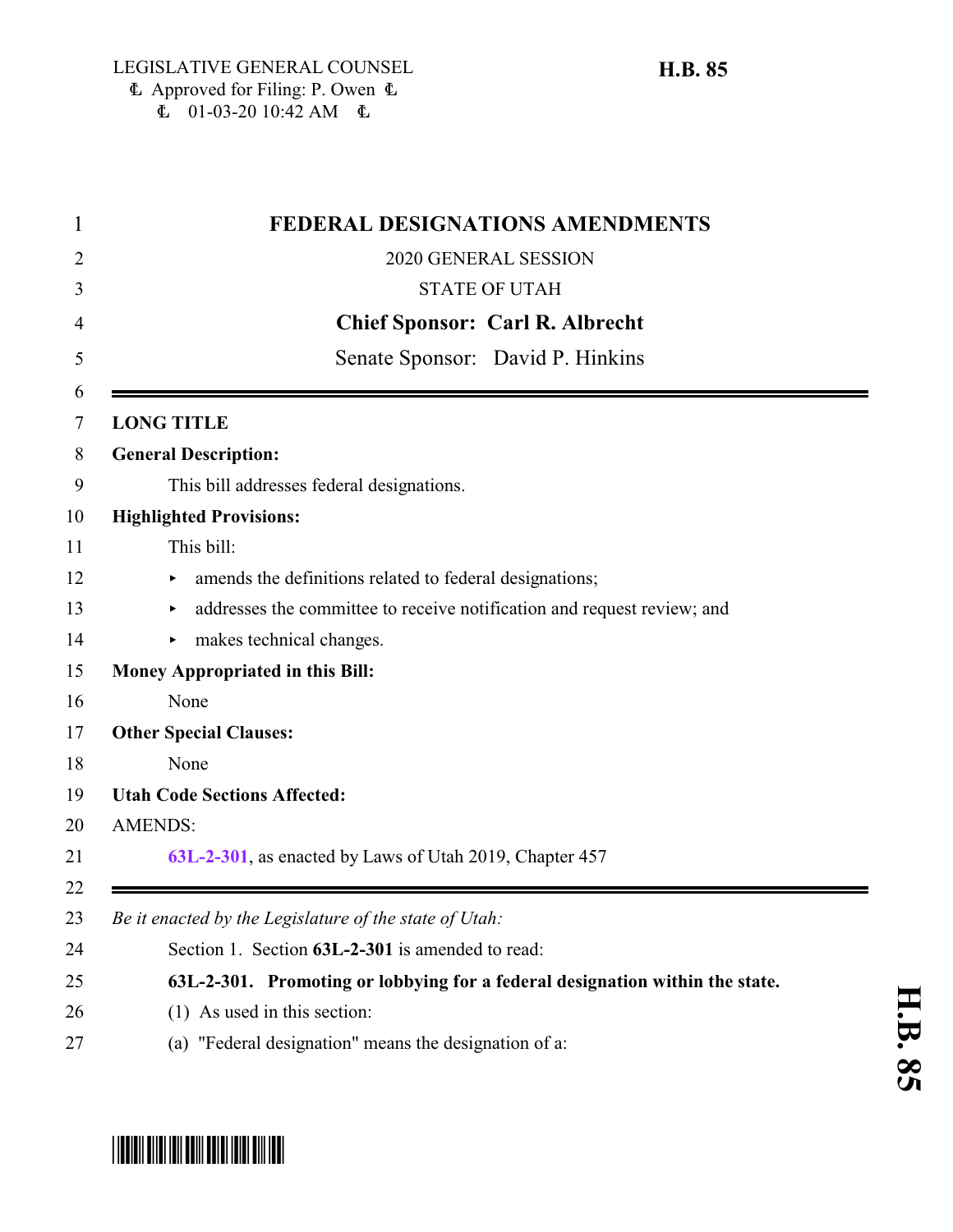## **H.B. 85 01-03-20 10:42 AM**

| 28 | (i) national monument;                                                                          |
|----|-------------------------------------------------------------------------------------------------|
| 29 | (ii) national conservation area;                                                                |
| 30 | (iii) wilderness area or wilderness study area;                                                 |
| 31 | (iv) area of critical environmental concern;                                                    |
| 32 | (v) research natural area; or                                                                   |
| 33 | (vi) national recreation area.                                                                  |
| 34 | (b) (i) "Governmental entity" means:                                                            |
| 35 | (A) a state-funded institution of higher education or public education;                         |
| 36 | (B) a political subdivision of the state;                                                       |
| 37 | (C) an office, agency, board, bureau, committee, department, advisory board, or                 |
| 38 | commission that the government funds or establishes to carry out the public's business,         |
| 39 | regardless of whether the office, agency board, bureau, committee, department, advisory board,  |
| 40 | or commission is composed entirely of public officials or employees;                            |
| 41 | (D) an interlocal entity as defined in Section $11-13-103$ or a joint or cooperative            |
| 42 | undertaking as defined in Section 11-13-103;                                                    |
| 43 | (E) a governmental nonprofit corporation as defined in Section 11-13a-102; or                   |
| 44 | an association as defined in Section 53G-7-1101.<br>(F)                                         |
| 45 | (ii) "Governmental entity" does not mean:                                                       |
| 46 | (A) the School and Institutional Trust Lands Administration created in Section                  |
| 47 | 53C-1-201; $[or]$                                                                               |
| 48 | (B) the School and Institutional Trust Lands Board of Trustees created in Section               |
| 49 | $53C-1-202$ [.];                                                                                |
| 50 | (C) the Office of the Governor;                                                                 |
| 51 | (D) the Governor's Office of Management and Budget created in Section 63J-4-201;                |
| 52 | the Public Lands Policy Coordinating Office created in Section 63J-4-602;<br>(E)                |
| 53 | the Office of Energy Development created in Section 63M-4-401; or<br>(F)                        |
| 54 | (G) the Governor's Office of Economic Development created in Section 63N-1-201,                 |
| 55 | including the Office of Tourism and the Utah Office of Outdoor Recreation created in Section    |
| 56 | 63N-9-104.                                                                                      |
| 57 | (2) (a) A governmental entity, or a person a governmental entity employs and                    |
| 58 | designates as a representative, may investigate the possibility of a federal designation within |